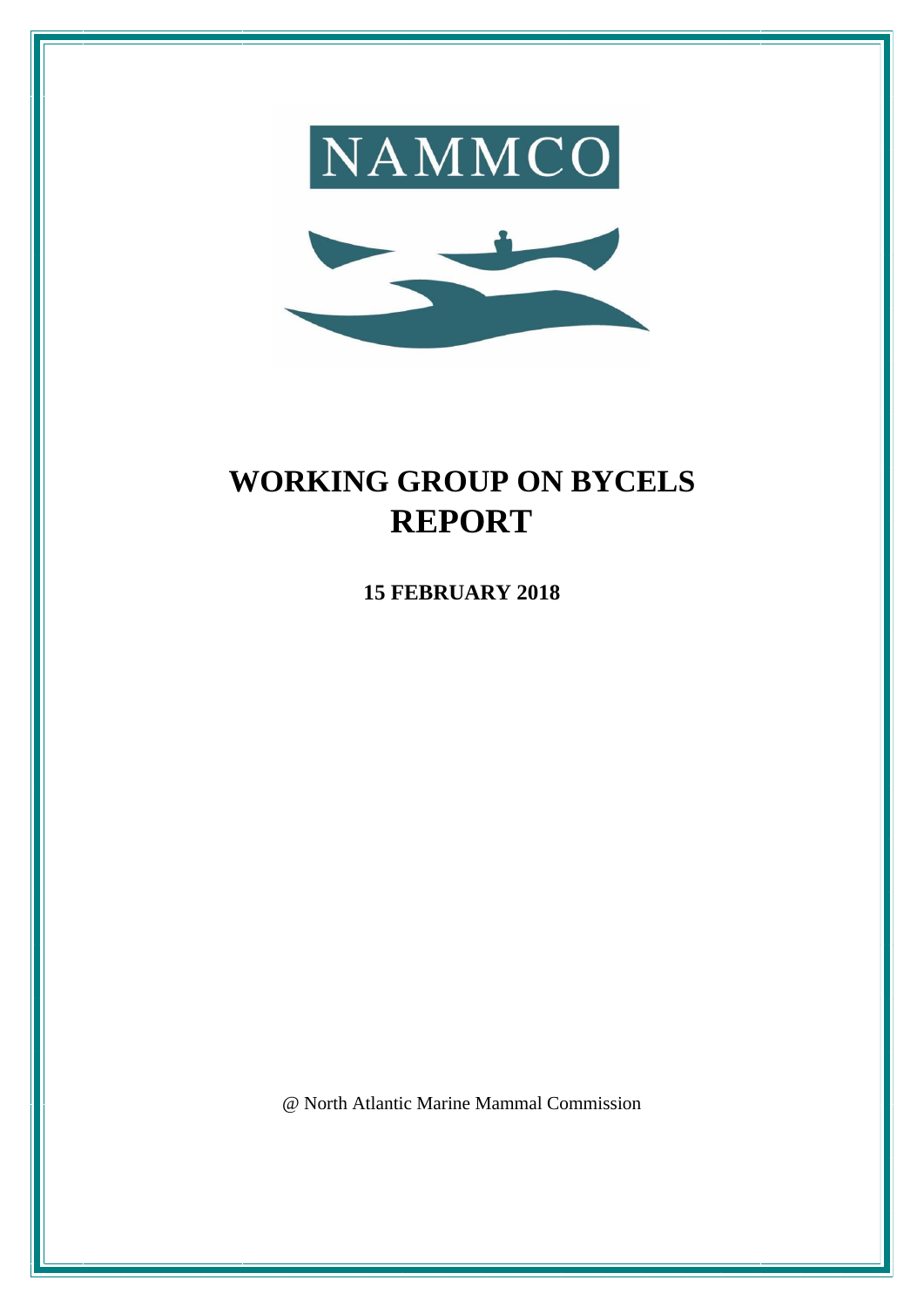Please cite this report as: NAMMCO (2018) Report of the NAMMCO Working Group on BYCELS 15 February 2018

# **NAMMCO**

*Postbox 6453, Sykehusveien 21-23, N-9294 Tromsø, Norway, +47 77687371[, nammco-sec@nammco.no,](mailto:nammco-sec@nammco.no) [www.nammco.no,](http://www.nammco.no/) [www.facebook.com/nammco.no/](http://www.facebook.com/nammco.no/)*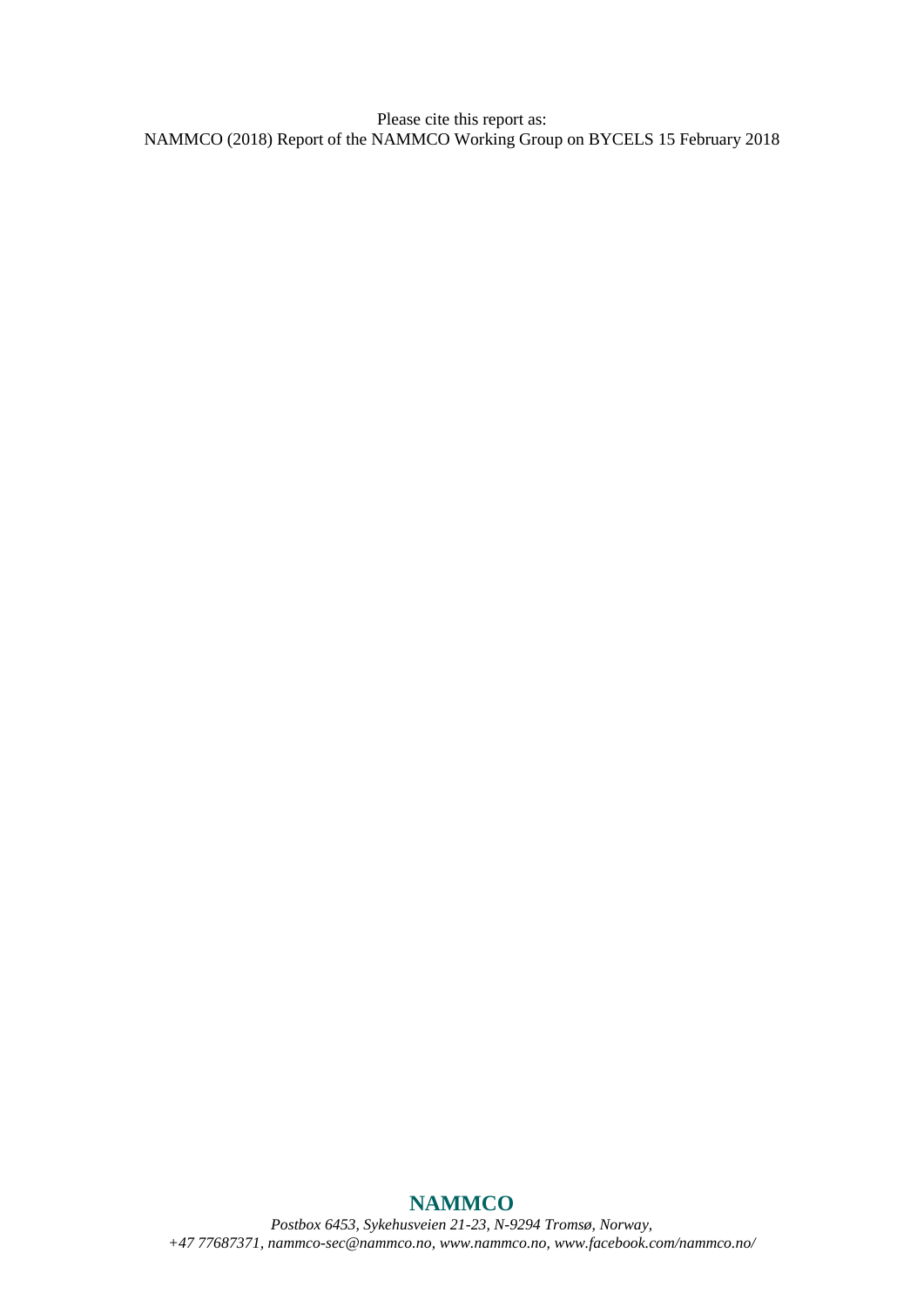The Working Group on By-catch, entanglements and live strandings (BYCELS) met on 15 February 2018 from 09:00 – 15:30 hrs. Present were Guðni Magnus Eiríksson (Iceland), Kathrine A. Ryeng and Hild Ynnesdal (Norway), Nette Levermann (GL), and Signar Petersen (Faroe Islands). Geneviève Desportes, Strahinja Ivanovic (intern) and Charlotte Winsnes participated from the Secretariat.

#### **1. OPENING REMARKS AND ADOPTION OF AGENDA**

Charlotte Winsnes welcomed the participants to this first meeting of the BYCELS. Council at its last meeting decided to establish a Working Group directly under Council to deal with animal welfare issues related to by-catch, entanglement and live strandings. Council had agreed on the following terms of reference, document NAMMCO/BYCELS-2018-02/03:

- *1) The Working Group shall upon request from the Council or individual member countries, provide advice on welfare issues related to by-catch, entanglement, and live strandings, affecting marine mammals. The Working Group shall ensure that such advice is based on the best available scientific findings, technological developments and traditional knowledge, with due consideration given to safety requirements for humans*
- *2) Members of the Working Group may raise specific questions for discussion during meetings of the Working Group. The Working Group may make proposals to the Council for specific tasks to undertake within its terms of reference*
- *3) Non-member governments with observer status in NAMMCO may request advice from the Working Group through the Council*
- *4) The Working Group may seek outside expertise if it considers this necessary and appropriate. The WG will nominate its Chair in agreement with FAC*

The meeting reviewed the terms of reference, the draft agenda (appendix 1) and list of documents (appendix 2). The agenda was adopted.

### **2. ELECTION OF CHAIR AND VICE-CHAIR**

Winsnes informed the meeting that in line with the FAC agreed rotation plan for chairs in NAMMCO, Norway is up for the chairmanship of the BYCELS. The meeting agreed to suggest to FAC that Kathrine A. Ryeng be chair. The vice-chair was not elected pending FAC decision on the rotation plan.

#### **3. DEFINING THE FOCUS AND WORK AREA OF THE WORKING GROUP**

The chair, Kathrine A. Ryeng, gave a presentation covering issues like:

- Definition of bycatch: By-catch, including entanglement, is the "unintentional capture of nontarget species in fishing gear".
- Overview of types of fishing gear with gill net fisheries identified globally as the gear with most entanglement incidents occurring.
- Overview of the by-catch problem globally, with examples of typically by-caught species with respect to tooted whales, baleen whales and pinnipeds. Norwegian by-catch estimates in the different groups were mentioned.
- Animal welfare implications of by-catch/entanglements depending on species incidents range from animals trapped under water and drowning (mostly small whales and pinnipeds) to long term suffering (mostly large whales) due to starvation, increased drag, infections and/or severe tissue damage.
- By-catch mitigation.

Prevention is the ultimate goal. No single global solution for large whale entanglements – requires local solutions. Prevention tools is species depended – what works for one species does not necessarily work for another – example acoustic alarms for harbour porpoises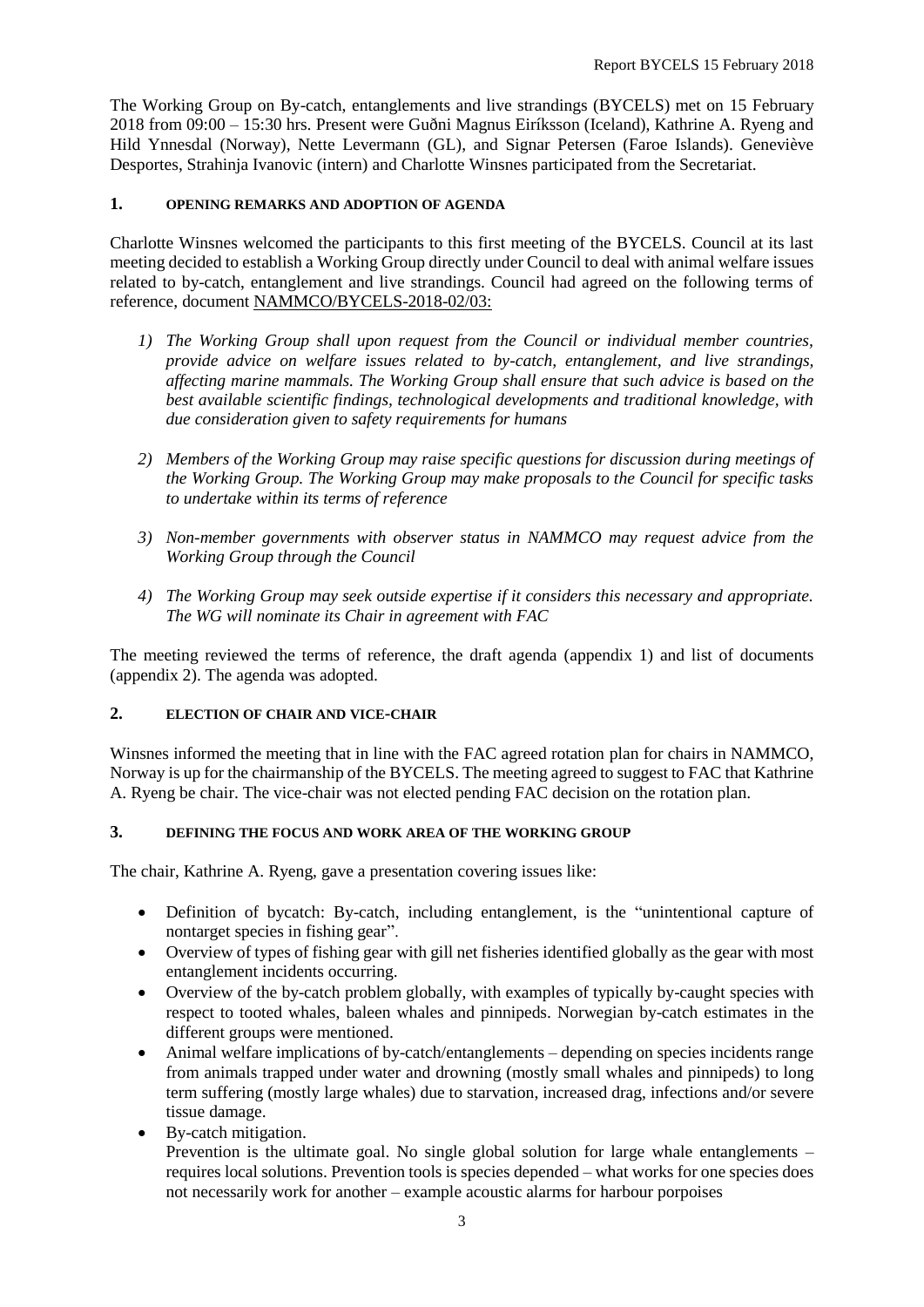Three mitigation categories:

- o Avoid encounters with fishing gear
	- Management procedures (reduction in fishing activity, closed areas, etc)
	- Reduce the loss of fishing gear
	- Remove lost or abandoned fishing gear
- o Reduce entanglements in such gear where encounters cannot be avoided
	- Gear modification /new types of fishing gear
	- Acoustic alarms
- o Minimize suffering and mortality associated with entanglement when entanglement occurs
	- Purse seine: Release entrapped animals
	- **•** Disentanglement
- Drew attention to the following initiatives:
	- o Global disentanglement response network in IWC, guidelines for rescue operations and training courses
	- o Action plan for whale incidents in Norway describing reporting and allocation of responsibility with respect to live strandings, whale entrapped in aquaculture cages and whale entangled in fishing gear at sea.

The Action plan operating procedures, including euthanasia of whales, are based on "Guidelines for responsible handling of live stranded whales, whale in aquaculture cages, and whales entangled in fishing gear at sea" issued in 2017 by the Directorate of Fisheries

o Norway has institutionalised removal of lost and abandoned fishing gear. Fisheries are required to report position of lost fishing gear and to mark the gear. The Directorate of Fisheries monitors and removes fishing gear in the Norwegian economic zone.

The meeting agreed to review what has been done in other organisations. IWC has done extensive work on entanglements. Both Greenland and Norway have organised the IWC large whale entanglement response training courses, held by David Matilla (leader of the Global Entanglement Response Network).

Reference was made to several Workshops held by the IWC of relevance for the work of the BYCELS with special emphasis on the Workshop on Global Assessment of Large Whale Entanglement and Bycatch Reduction in Fishing and Aquaculture Gear, held in Portsmouth, NH, USA. May 23-26 2016.

The meeting agreed that the aim should be to develop a set of NAMMCO guidelines that would function as advice for member countries.

The meeting also discussed the rational of euthanasia of live stranded animals. It was agreed that for large whales, euthanasia, if feasible, is the best solution from an animal welfare perspective whereas for small whales and pinnipeds the situation might be different.

The meeting identified and agreed on the following action plan:

1. To make an overview of the extent of bycatch, entanglement and disentanglement and live strandings, including dead strandings in the member countries. To this end, the Secretariat will make a standardised table for the member countries to fill in. A starting point will be to look at the work done by the NAMMCO Work Group on by-catch.

2. To review IWC guidelines and others (Norwegian guidelines) on by-catch, including entanglement and disentanglement and live strandings with the aim of identifying procedures and actions for recommendation to NAMMCO members – make a practical guideline on how to tackle the problems. Greenland raised the issue of developing easily accessible guidelines for practical use for wildlife officers and hunters.

4. The Secretariat to inform relevant networks on the existence of BYCELS and ensure that NAMMCO is in the information loop on matters of interest to BYCELS.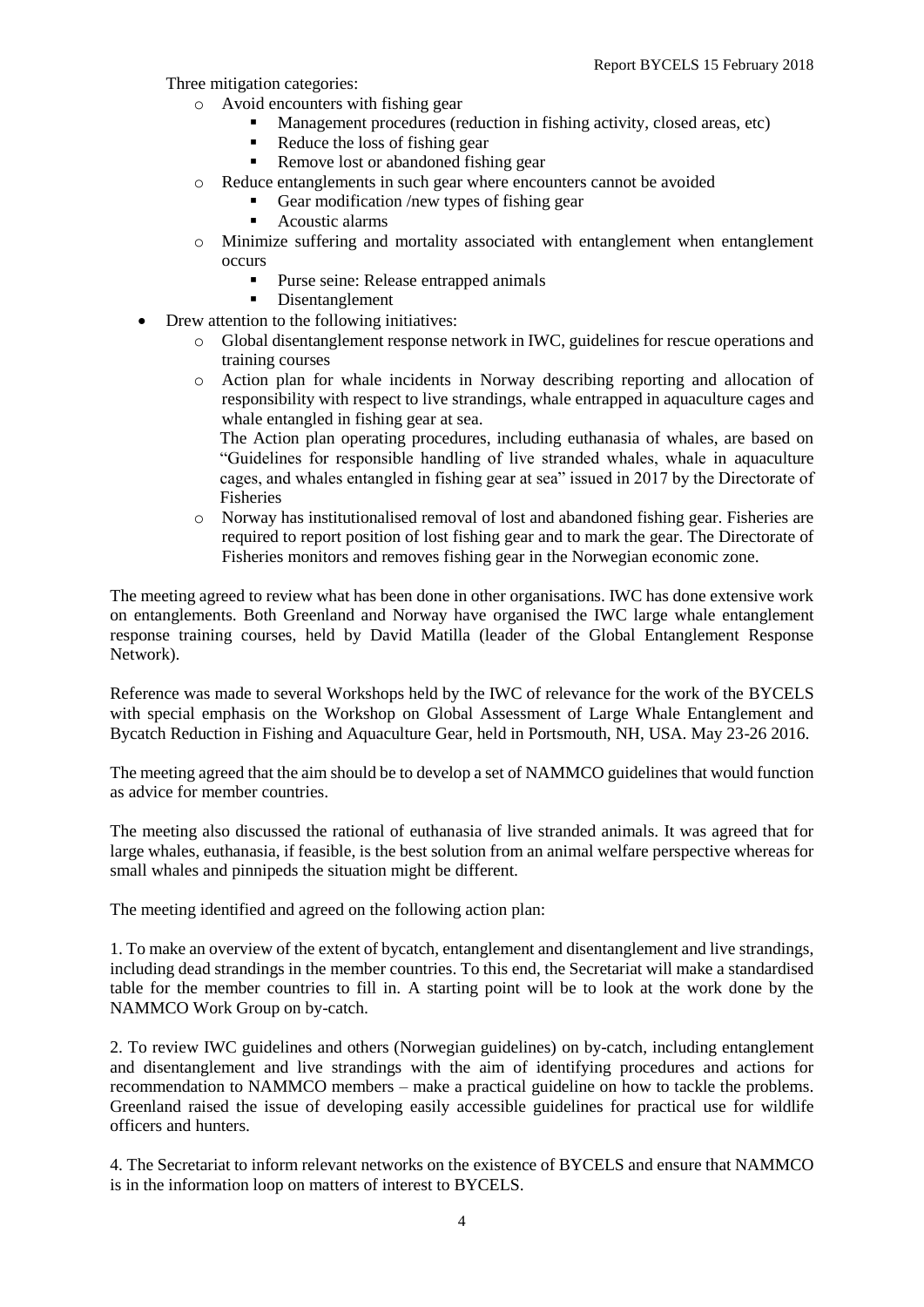# **3. IDENTIFYING ADDITIONAL EXPERTISE**

The meeting agreed that the expertise of the members of the working group was sufficient for the tasks at hand and that external expertise would be sought when special issues required it. Such as people with fisheries technical gear knowledge and experienced fishermen.

# **4. SWOT**

As an input to a strategy and capacity building discussion going on in NAMMCO, and as a tool for future evaluation, the Chair of NAMMCO, Amalie Jessen, has initiated a SWOT analysis to see where NAMMCO and the different committees stand in terms of strength, weaknesses, opportunities and threats.

FAC had discussed the status of the SWOTs and agreed that it should be done and kept for internal use only. In that way responses would be more in depth and frank. Timing wise it is optimal to do the SWOTS now prior to the Panel Review (PR) report, so that a comparison can be done with what the PR comes up with.

The meeting reviewed the SWOT, see appendix 3. It was underlined that the particular elements in the SWOTS do not necessarily represent the view of all members.

# **5. NEXT MEETING**

The next meeting would be in the period  $26 - 28$  November with final date to be coordinated with the meetings of CHM and CIO.

# **6. APPROVAL OF REPORT**

The report was adopted by correspondence on 26 February 2018.